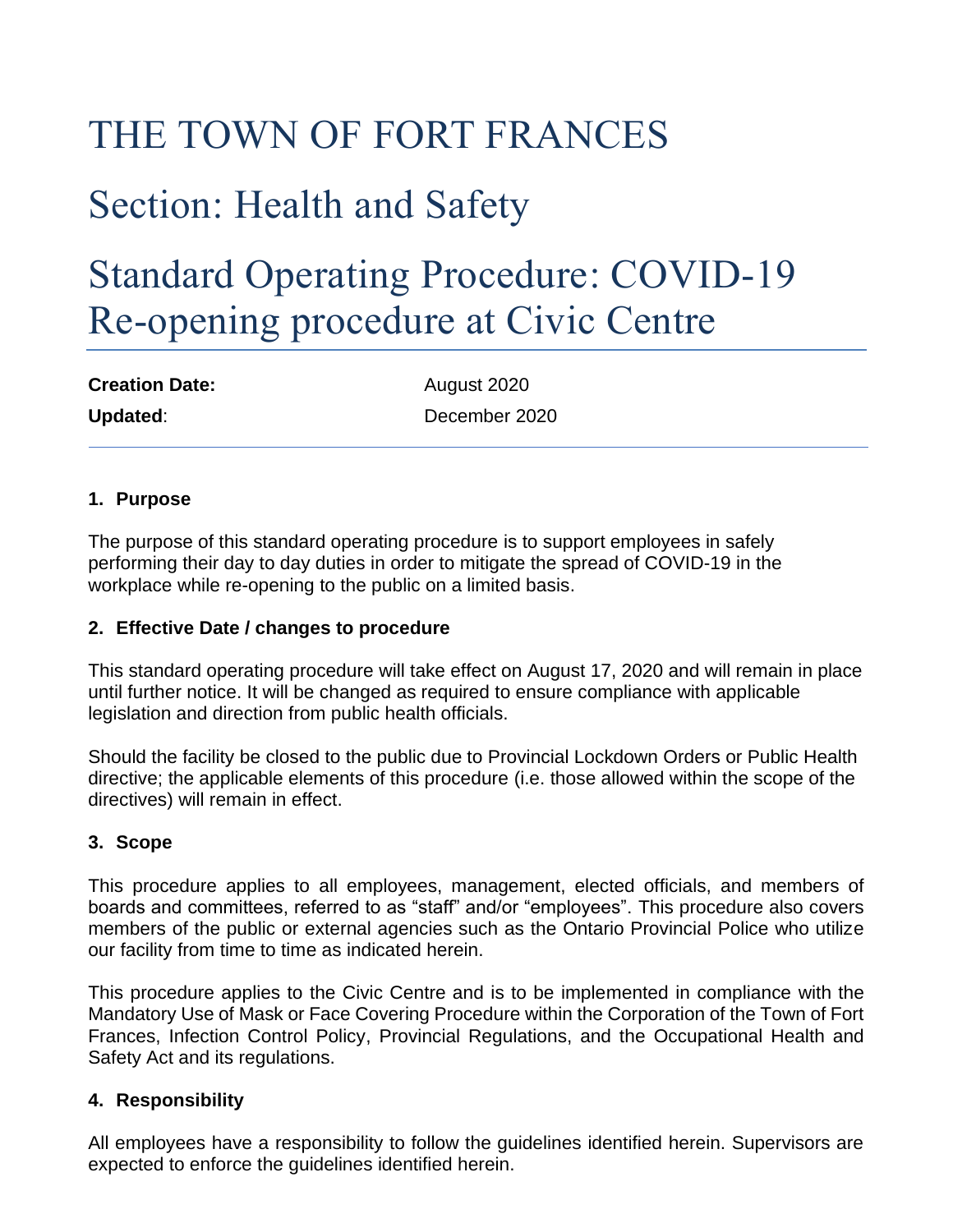### **5. Procedure**

#### **I. Appointments**

- **a.** Members of the public shall attend the Civic Centre on an appointment only basis.
- **b.** Appointments shall be held in the lobby on the main floor by the South Entrance (near the OPP).
- **c.** The lobby shall be set up in such a manner that physical distancing of 6ft or 2m shall be maintained at all times.
- **d.** Staff shall maintain physical distancing except only for such time as necessary to exchange documents or provide payment. Staff are expected to take every step to minimize the time spent within 6ft or 2m of a member of the public.
- **e.** Members of the public shall not be permitted upstairs or downstairs, must remain in the lobby, and may only be there during their appointment. Washrooms are not available to the public at this time.
- **f.** Two appointment desks will be set up. One desk will be set up for Town of Fort Frances bill payments, which the Head Cashier or staff as designated by the Treasurer or Deputy Treasurer will operate.
- **g.** The second desk will be set up for the following:
	- **i.** Essential face to face interactions to conduct Provincial Offences Act Business;
	- **ii.** Essential face to face interactions related to Collections, accounts receivable, and payment plans;
	- **iii.** Essential face to face interactions related to burials;
	- **iv.** Essential face to face interactions with the Clerks;
	- **v.** Essential face to face interactions with the Chief Building Official.
	- **vi.** Other staff may utilize this space on a case by case basis at the discretion of the CAO or Treasurer for essential face to face interactions.
	- **vii. All staff are directed to make every effort to use virtual interactions such as phone or Microsoft Teams meetings where possible, and only hold face to face meetings with the public when essential (i.e. when it is not feasible to meet any other way).**
- **h.** Appointment desks shall be set up with plexiglass barriers that are a total of at least 79" inches from the floor. The barriers shall be set up in such a manner as to allow for documents, and payment to pass underneath, or through a port.
- **i.** A common schedule will be developed and utilized by staff using the lobby for appointments. Appointment times shall not overlap, and staff shall provide sufficient spacing between appointment times to allow for physical distancing.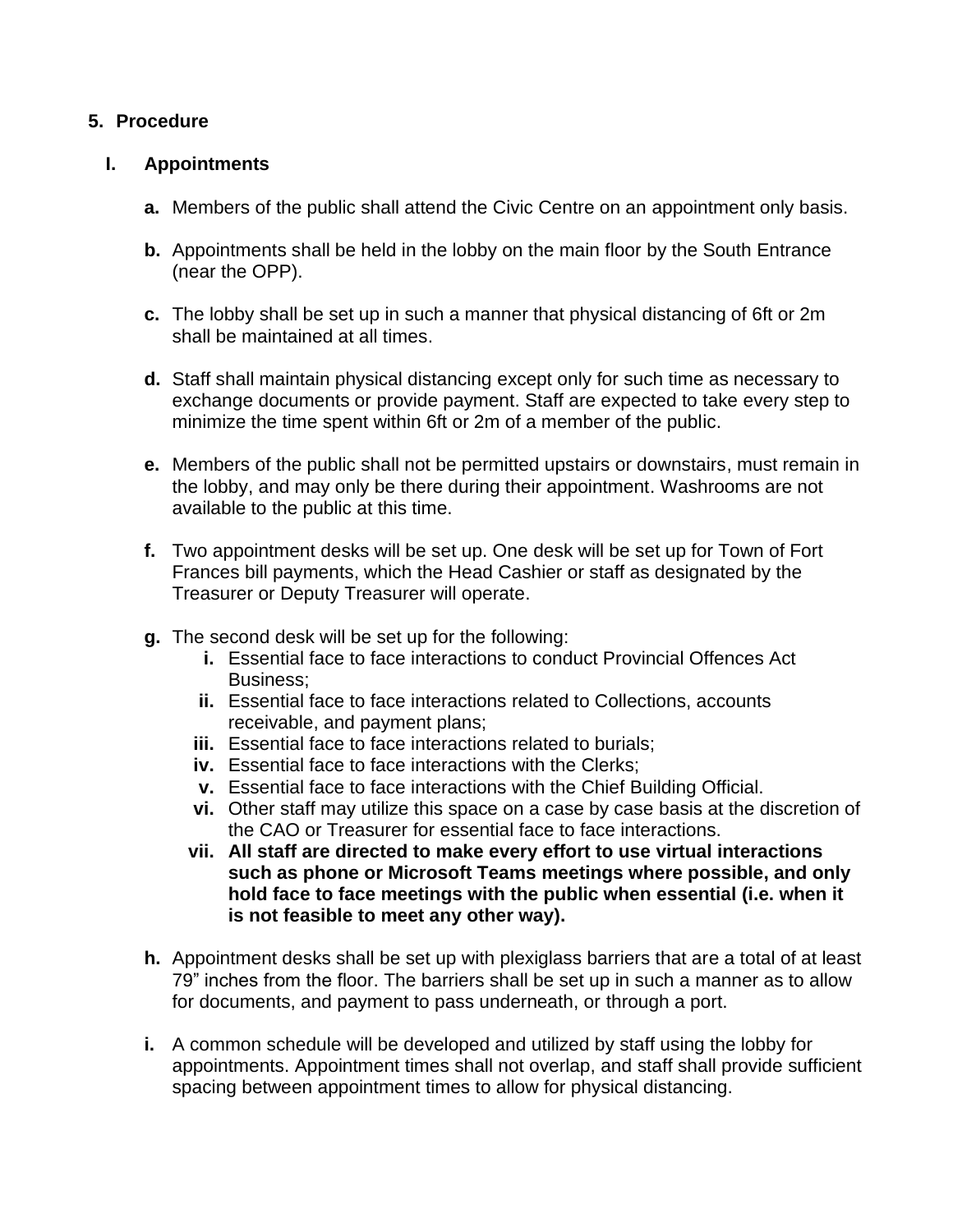- **j.** Every effort should be made to limit appointments to one person at a time unless absolutely necessary. Staff are expected to indicate this preference to the public when booking an appointment.
- **k.** Members of the public shall wait outside for their appointments until the staff member is ready for them. As such, staff shall direct members of the public to arrive on time for their appointment, and indicate that if they arrive early, they may have to wait outside for a short period of time.
- **l.** Members of the public shall enter through the set of doors closest to the OPP station and exit through the other set of doors.
- **m.** No more than two appointments, one at each desk, shall occur at one time.
- **n.** When booking appointments, staff shall inform employees and members of the public that all persons must wear a mask or face covering as per the Mandatory Use of Mask or Face Covering procedure. The Town is not responsible to provide a Mask or Face Covering to members of the Public. However, disposable masks may be provided for members of the public to use. If provided, masks shall be kept in a secure, clean location, and employees who handle the mask container shall ensure that they wash or sanitize their hands appropriately using proper hand washing and sanitizing procedures prior to handling masks, members of the public shall not handle the mask container.
- **o.** If a member of the public who plans to attend, or who arrives at the Civic Centre for an appointment identifies that they are unable to wear a mask and are exempt from the Mandatory rule, extra precautions shall be taken to protect workers interacting with the public. These precautions shall include:
	- **i.** Offering to provide a virtual appointment.
	- **ii.** Suggesting other means by which payment can be made.
	- **iii.** Re-schedule the appointment to another time when proper precautions can be taken.
	- **iv.** Strictly enforcing physical distancing, employees wearing masks and remaining behind plexiglass barrier at all times.
	- **v.** If close contact is required, and no other means of appointment is available, the appointment shall be re-scheduled.
		- When handling such an appointment, employees shall wear eye protection and either an N95 respirator (provided they are fit tested) or level 3 surgical mask, and any other Personal Protective Equipment (PPE) as indicated by their supervisor.
- **p.** Passive Screening posters will continue to be prominently displayed on the entrance to the building. Members of the public who are attending the facility for a meeting or appointment shall be asked active screening questions for COVID-19 from a distance of 6ft or 2m. Active screening questions include:
	- **i.** Have you traveled out of country in the last 14 days?
	- *ii.* Do you have any new or worsening symptoms of COVID-19? *Note: staff will be provided with a current list, which will be amended as required based on*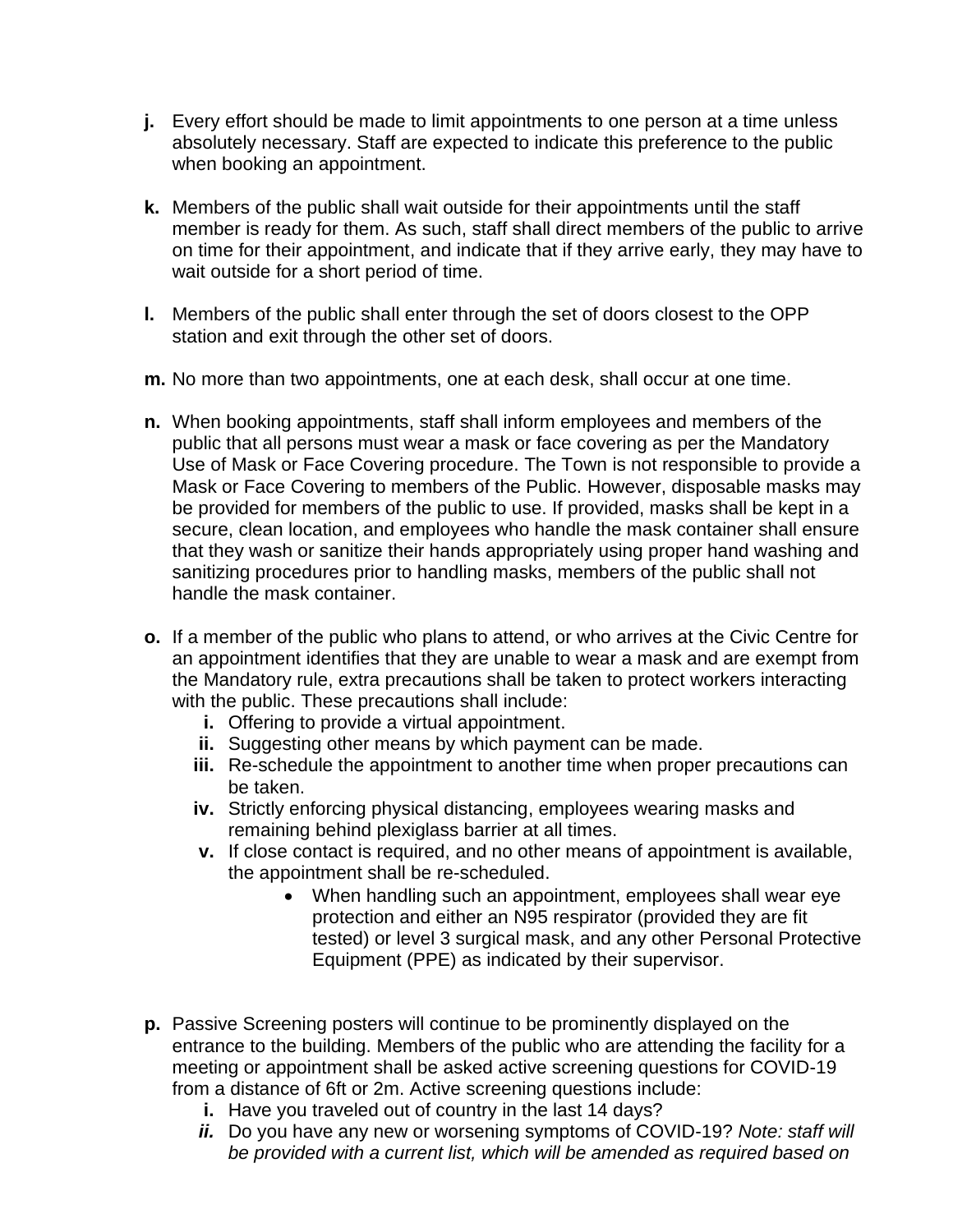*guidance from our public health officials. Supervisors will be responsible to provide their staff with this information if it changes. Human Resources, the CAO, or Treasurer are responsible to communicate these changes to supervisors.*

- **iii.** Have you been exposed to anyone with a known or probable case of COVID-19?
- **iv.** Anyone who answers yes or refuses to complete the screening shall be denied entry to the facility and told to contact the Northwestern Health Unit.
- **v.** During screening staff shall ask for the name and phone number of the individual to use in the event that contract tracing is required. This information shall be kept in a daily log. Staff shall indicate that this information will only be provided to public health authorities, will only be used for the purposes of contract tracing, and that it will only be kept for a short period of time. The individual may refuse to provide this contact information at their discretion.
- **vi.** If staff comes in contact with a member of the public who screens positive, they shall inform their supervisor immediately.
- **q.** These two workstations shall be cleaned and disinfected between appointments. Those scheduling appointments, and interacting with the public, are responsible to ensure that the workstation is properly cleaned and disinfected between appointments. Therefore, those booking appointments shall include sufficient time to clean and disinfect as required within their booking.
- **r.** No appointments shall be booked on Provincial Offences Act (POA) court dates, as the lobby will be used for court business on those days. On court dates, the safety plan developed for POA court shall be in effect.

## **II. Handling Cash Payments in the Lobby**

- **a.** Staff may accept cash payments during appointments. These payments do not need to be quarantined for 24 hours. However, all other procedures related to the mail or items received in drop box shall remain in effect.
- b. When handling cash, staff shall avoid touching their face, and shall wash their hands using proper handwashing techniques after handling it, and prior to conducting another appointment. Staff may wear gloves when handling cash, but if doing so, they shall utilize proper donning and doffing techniques, and must still wash their hands as specified above.

#### **III. Use of Committee Room and Council Chambers**

- **a.** No more than eight (8) people shall meet in the Committee Room at one time. If more attendees are required, the remainder shall attend virtually. It is the responsibility of the meeting facilitator to set up virtual means for participants to attend.
- **b.** Masks or face coverings are not required in the Committee Room if physical distancing of 6ft or 2m can be maintained. If attendees must pass within 6ft or interact at closer than 6ft for a period of time (e.g. to pass documents to one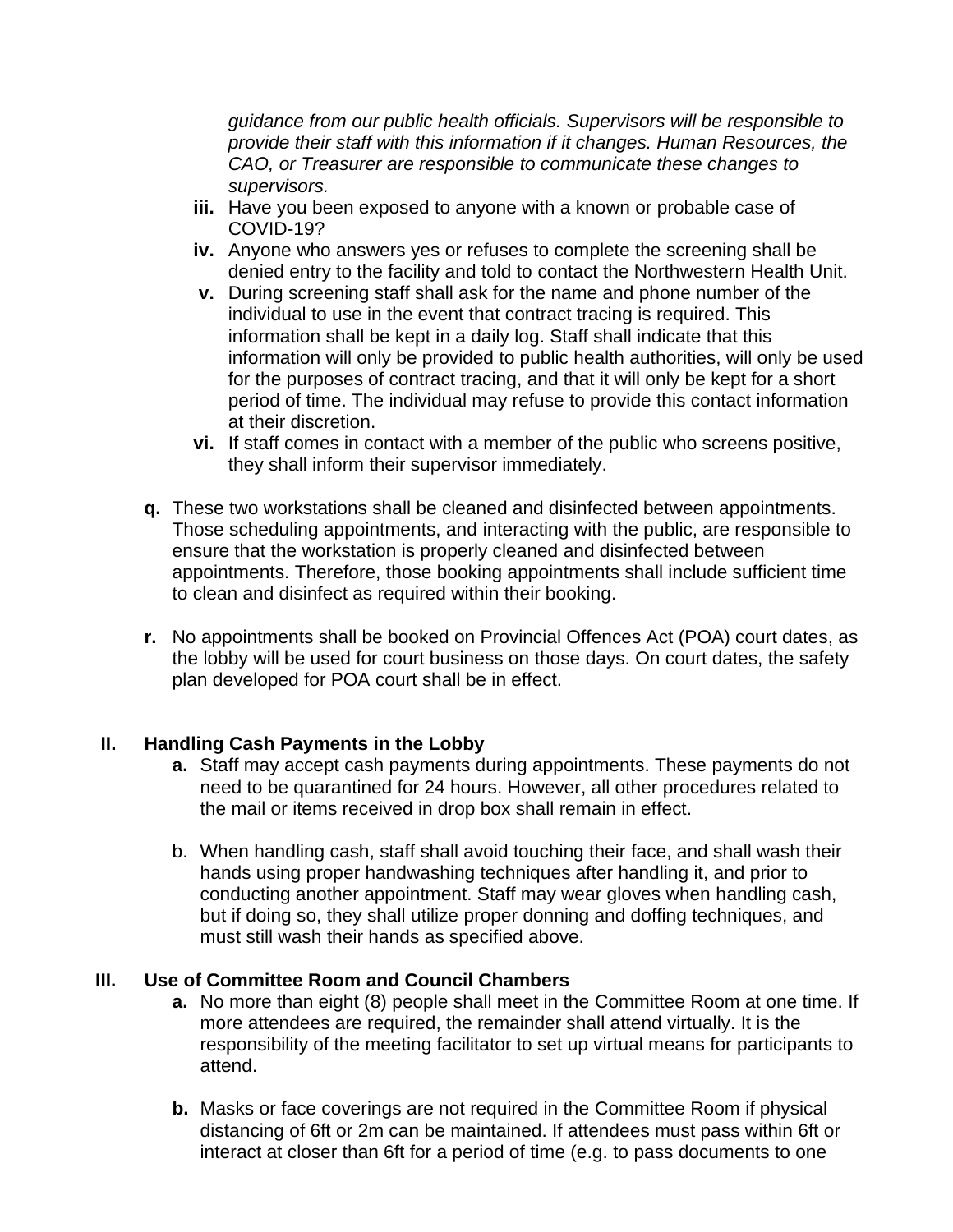another), then masks or face coverings must be worn as identified in the Mandatory Use of Mask or Face Covering procedure while doing so.

- **c.** The Committee Room shall be used for Town Business only. Town business includes activities such as, internal meetings, Emergency Management Control Group meetings, Council meetings, meetings of Committees of Council, and Union / Management meetings. The CUPE national servicing representative, or members of the Emergency Management Control group, or committees of council may attend meetings in the Committee Room providing that physical distancing and mask / face covering is adhered to, and they have completed the active screening process and are cleared to enter the facility.
- **d.** The individuals booking the Committee Room are responsible to ensure that it is cleaned and disinfected after each use. If the individual booking the room is participating remotely, they shall ensure that one of the in-person attendees is assigned that responsibility.
- e. Meetings with members of the public or the OPP (other than the Police Services Board) shall use Council Chambers. Physical distancing is to be preserved at all times, and masks or face coverings are to be worn if members of the public are present, or more than five people are in the room.

## **IV. Use of Break Room**

- **a.** Supervisors are to ensure that break times are staggered if breaks are to be taken indoors.
- **b.** If more than one person is in the break room, masks or face coverings are to be worn in the break room. No more than two people shall be allowed in the break room at one time unless to perform repairs or maintenance.
- **c.** Multiple staff may take breaks outdoors together provided that physical distancing is maintained. Staff are encouraged to take outdoor breaks when the weather permits.

# **V. Staff Entrance**

**a.** When coming to and leaving the building, unless in the case of emergency, to interact with the public, or take a break, employees shall enter and exit the Civic Centre via the North (Church St.) entrance.

# **VI. Increased cleaning of high touch surfaces**

- **a.** Employees are required to follow the cleaning procedures identified in the Infection Control policy at their workstations.
- **b.** A dedicated staff person from the CUPE 65 bargaining unit will provide regular cleaning of high touch surfaces multiple times a day, during working hours.

# **VII. POA Court Dates**

- **a.** Staff participating in POA court shall follow the approved safety plan developed for POA court.
- **b.** Unless the staff are supporting with the Court, Supervisors shall make every effort reasonable to facilitate their staff working remotely on POA court dates to minimize the number of people in the building on these days.